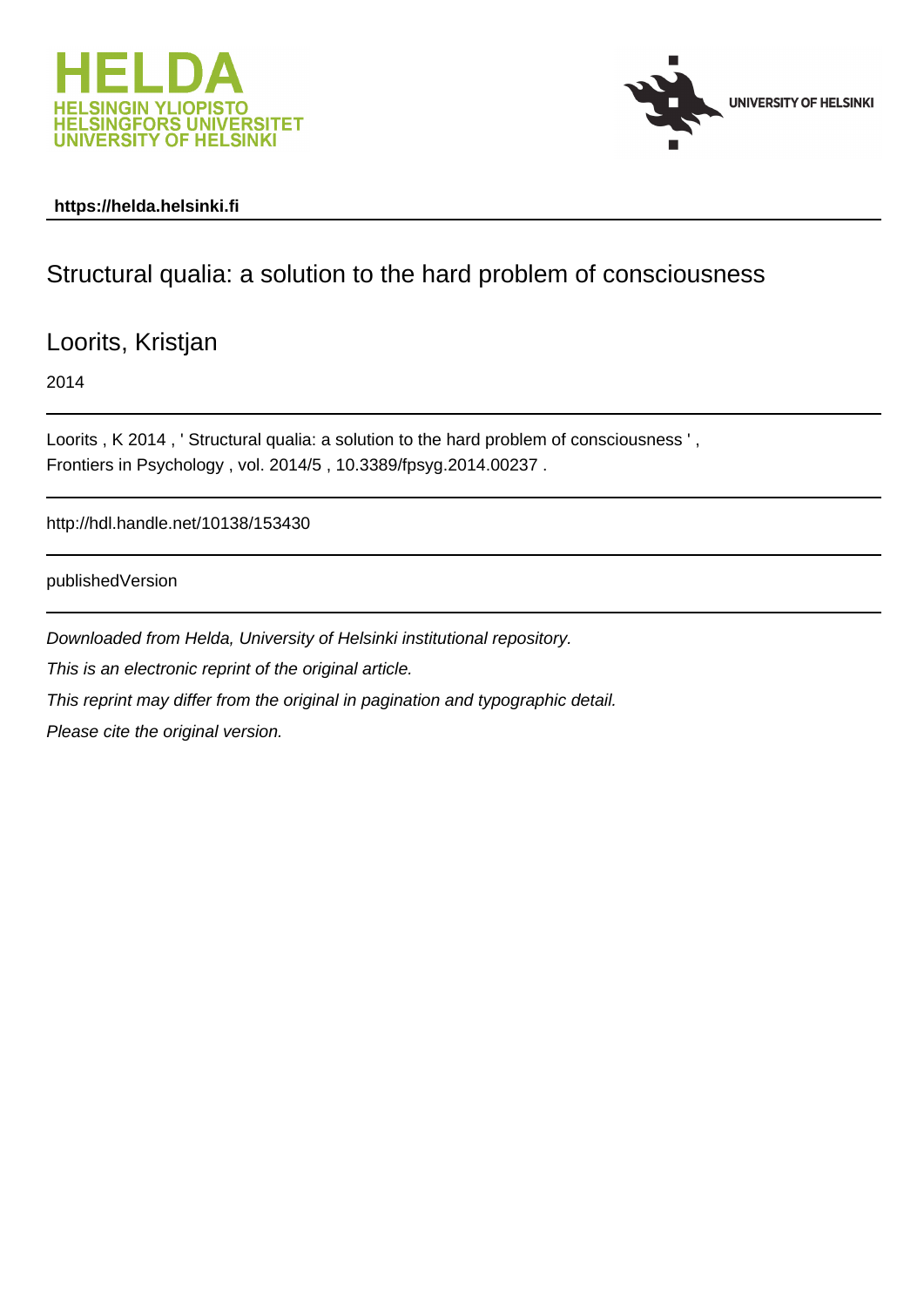

# [Structural qualia: a solution to the hard problem of](http://www.frontiersin.org/Journal/10.3389/fpsyg.2014.00237/abstract) consciousness

## *[Kristjan Loorits\\*](http://www.frontiersin.org/people/u/128615)*

Department of Philosophy, History, Culture and Art Studies, University of Helsinki, Helsinki, Finland

### *Edited by:*

Adam B. Barrett, University of Sussex,  $11K$ 

#### *Reviewed by:*

Roger D. Orpwood, University of Bath, UK Tom Froese, Universidad Nacional Autónoma de México, Mexico

#### *\*Correspondence:*

Kristjan Loorits, Department of Philosophy, History, Culture and Art Studies, University of Helsinki, PL 59, Unioninkatu 38, Helsinki, Finland e-mail: [kristjan.loorits@helsinki.fi](mailto:kristjan.loorits@helsinki.fi)

The hard problem of consciousness has been often claimed to be unsolvable by the methods of traditional empirical sciences. It has been argued that all the objects of empirical sciences can be fully analyzed in structural terms but that consciousness is (or has) something over and above its structure. However, modern neuroscience has introduced a theoretical framework in which also the apparently non-structural aspects of consciousness, namely the so called qualia or qualitative properties, can be analyzed in structural terms. That framework allows us to see qualia as something compositional with internal structures that fully determine their qualitative nature. Moreover, those internal structures can be identified which certain neural patterns. Thus consciousness as a whole can be seen as a complex neural pattern that misperceives some of its own highly complex structural properties as monadic and qualitative. Such neural pattern is analyzable in fully structural terms and thereby the hard problem is solved.

**Keywords: philosophy of mind, qualia, consciousness, the hard problem, structuralism**

# **INTRODUCTION: THE HARD PROBLEM AS A TENSION BETWEEN THREE THESES**

One possible way to present the hard problem of consciousness is to consider three seemingly plausible theses that are in an interesting tension. First, all the objects of physics and other natural sciences can be fully analyzed in terms of structure and relations, or simply, in structural terms. Second, consciousness is (or has) something over and above its structure and relations. Third, the existence and nature of consciousness can be explained in terms of natural sciences. Should the second thesis be incorrect and consciousness fully analyzable in structural terms, then finding the structure of consciousness in some patterns of neural activity (or perhaps in some linguistic-behavioral patterns) and studying the origin and nature of that structure would hopefully reveal us eventually all there is to know about consciousness. On the other hand, if both the first and the second theses are true, it follows directly that consciousness cannot be an object of physics or other natural (or behavioral) sciences and hence its existence cannot be also explained by these sciences.

David Chalmers, the author of the hard problem of consciousness, accepts both the first and the second theses and draws also the conclusion mentioned above. He also adds the premise that what cannot be physically explained is not itself physical (Chalmers, 2003). Therefore he is convinced that the only solution to the hard problem is to endorse some sort of ontological dualism, most preferably a form of property dualism. He argues that traditional natural sciences (for example neuroscience and cognitive science) can perhaps one day explain all the structural-relational properties of consciousness (for example in terms of neural, functional or informational structures and relations), but that consciousness has besides these also phenomenal properties that are in principle out of the reach of traditional scientific methods. However, a number of philosophers have argued that all forms of ontological dualism are philosophically highly problematic, and basically everyone agrees that it would be desirable, if possible, to find a solution to the hard problem without endorsing any form of ontological dualism.

I will argue that the threat of dualism can be avoided and the hard problem can be solved by accepting the first and the third theses while rejecting the second one. In other words, I will argue that the objects of physics and other natural sciences can be indeed fully analyzed in structural terms, but that so can be consciousness. More specifically, I will suggest that the apparently non-structural and monadic elements of consciousness, namely the qualia, are in fact compositional and have an internal structure. According to my proposal, which is based mainly on the work of Francis Crick and Christof Koch (Crick and Koch, 1998; Koch, 2004), the components of qualia are unconscious associations and the structures of qualia are the structures of networks of these unconscious associations. I will argue that those structures can be also described in neural terms and thereby identified with certain neural patterns. Shortly, according to my view, qualia can be analyzed in fully structural terms and identified with certain neural patterns.

Since the formulation of the hard problem I am using (the formulation, according to which it is the tension between the three above presented theses) is not a typical one, perhaps a few words should be said about it before proceeding.

There are two main reasons for me to favor the above presented formulation: the first one is rhetorical and the second is strategic. The rhetorical reason is the following: the formulation I have chosen summarizes nicely some central ideas about the hardness of the hard problem. Namely, most presentations of the hard problem include the idea according to which all the so called easy problems of consciousness are "easy" because they are problems of explaining some *functions* of consciousness. The hard problem is, accordingly, a problem of the existence of certain properties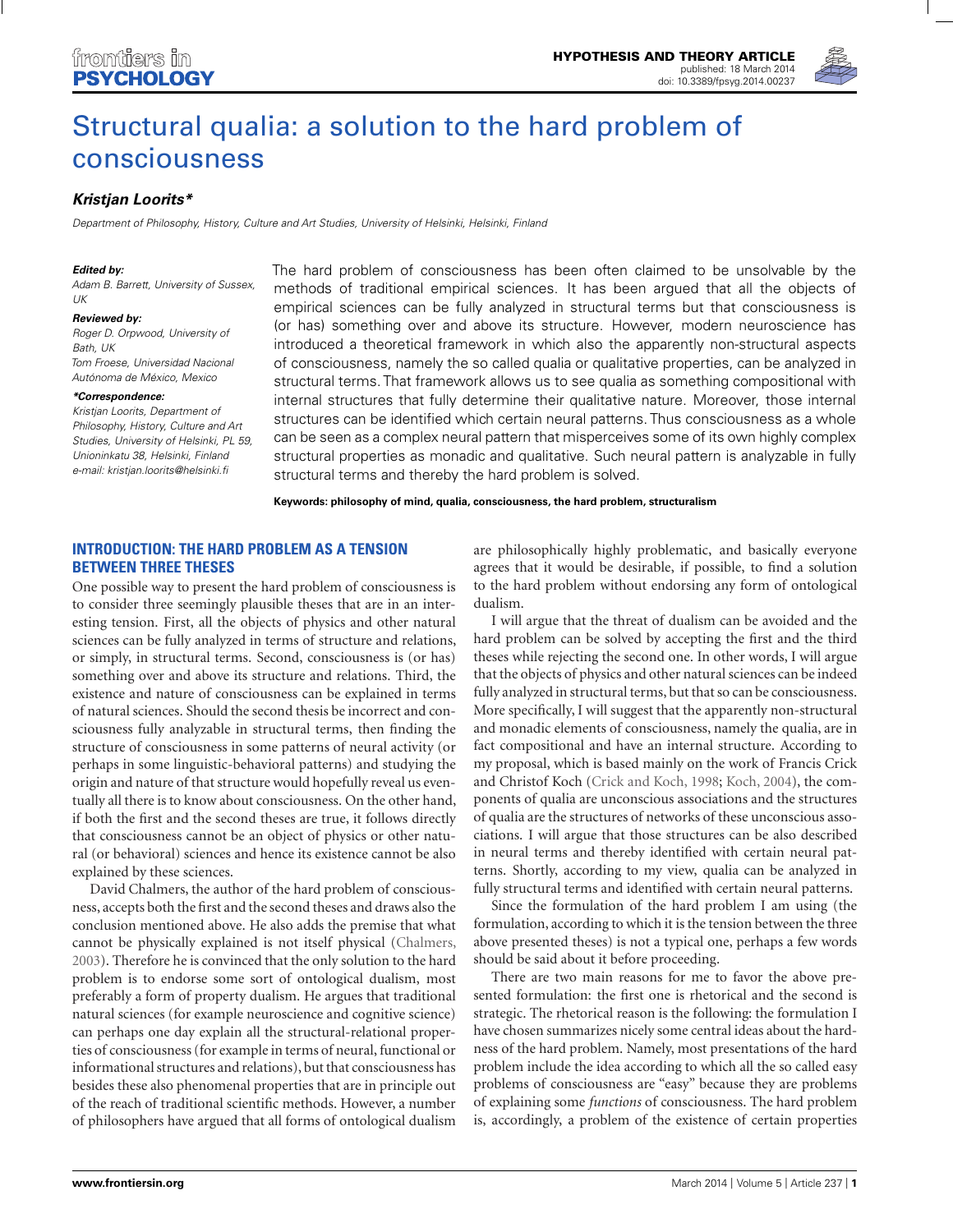or aspects of consciousness which cannot be analyzed in terms of functions. Similarly, Chalmers (2003) rejects physicalism on the grounds that every physical phenomenon can be analyzed in terms of structure and dynamics, but that consciousness has certain properties or aspects which cannot be analyzed in such terms. It has been also argued that empirical methods have access only to dispositional properties, but that consciousness has besides those also properties that cannot be analyzed in terms of dispositions. The list of similar arguments could be continued. What is common in all of them is the idea that every object of natural sciences can be analyzed in terms of some structures (causal, dispositional, functional, spatiotemporal, relational, informational, etc.), but that certain properties or aspects of consciousness cannot.

I am aware that a position according to which every object of natural sciences can be analyzed in terms of some *specific* type of structures is strictly speaking not the same one as the position according to which every object of natural sciences can be analyzed in structural terms *tout court*. I am also aware that the ideas described above are typically used as parts of the arguments against physicalism and not as formulations of the hard problem itself. If someone wants to reject my formulation on those grounds, she is welcomed to do so. For my purposes it is actually enough to recognize the problem I have formulated as a philosophical problem that is related to the hard problem in a simple and straightforward way which I will specify below.

The most common ways to introduce the hard problem are intuitively appealing but rather obscure in meaning. So, the hard problem is typically introduced as the problem of explaining how the conscious experience"rises"from neural activity or why is there something "it is like to be" conscious. An important phase in every careful presentation of the hard problem is therefore specifying the meanings of the obscure expressions used in those intuitively appealing introductions. While talking about unique and philosophically significant features of conscious states Chalmers (2003, p. 103) writes: "Each of these [conscious] states has a phenomenal character, with phenomenal properties (or qualia) characterizing what it is like to be in the state." Then he specifies the meaning of "qualia" in a following endnote (p. 135): "On my usage, qualia are simply those properties that characterize conscious states according to what it is like to have them." So, in the context of the hard problem, qualia or phenomenal properties are exactly those properties or aspects of consciousness whose existence seems to be inexplicable in the framework of traditional natural sciences. Therefore, the most generally put, the essence of the hard problem is that some properties or aspects of consciousness (however we decide to call them) appear to be inexplicable in the framework of traditional natural sciences.

Now I am ready to state my strategic reason for using the formulation presented above: by formulating the hard problem as a tension between the three theses presented above and then approaching it by using the strategy mentioned earlier (arguing that the objects of physics and other natural sciences can be indeed fully analyzed in terms of structure and relations, but that so can be consciousness) I hope to demonstrate that there are no such properties or aspects of consciousness that cannot be explained in the framework of traditional natural sciences. Therefore I will proceed, for the sake of simplicity, as if my formulation is a legitimate formulation of the hard problem. Anybody who feels that it is in fact not, can consider it as a formulation of a separate problem which is related to the hard problem in the following straightforward way: solving the problem I have formulated by using the strategy I am using solves also the hard problem. And this is all that should matter at the end of the day.

To sum up, my strategy is based on a simple idea, a conditional, which I believe to be undeniable: *If* a phenomenon is analyzable in *fully* structural terms, then explaining the origin and nature of the structure of that phenomenon amounts to explaining the origin and nature of the phenomenon itself. I will argue that we have a good reason to believe that consciousness is in fact analyzable in fully structural terms and that contemporary neuroscience can offer us a partly speculative, but nevertheless plausible idea about the nature and origin of that structural phenomenon.

## **SCIENTIFIC OBJECT STRUCTURALISM**

Before proceeding to the most important part of my argument, which is the rejection of the second thesis by offering a fully structural account of consciousness, I will consider briefly why we should accept the first thesis. Firstly, the position that stresses the structural nature of objects of natural sciences is very widely accepted. Let us call it *scientific object structuralism*. It is held by Lockwood (1989), Strawson (2006), Stoljar (2001), Mermin (1998), Eddington (1928),Chalmers (1996),Russell (1927), Seager (2006), Shoemaker (1994), Ladyman and Ross (2007), to mention only few. Among numerous supporters of very different forms of scientific object structuralism there are both defenders and critics of ontological dualism, and moreover, even though the position is often presented in the context of philosophy of mind (for example Russell, 1927; Chalmers, 1996; Seager, 2006), it has been also frequently put forward in a much broader contexts of philosophy of science and metaphysics (for example Shoemaker, 1994; Ladyman and Ross, 2007).

Put informally, the main idea of scientific object structuralism is that every piece of relata in whichever network of relations studied by natural sciences can be analyzed further in relational terms. Also, almost every element of whichever structure can be arguably analyzed in terms of some finer-grain structure. And supposing there are some fundamental elements with no finer-grain internal structure, it would be still arguably true that these elements are empirically accessible only via their (causal) relations with other elements and objects (including, perhaps, some measuring apparatus). In other words, all our knowledge about them is limited to the relations they have with other objects (and eventually to us).

However, only a relatively small minority of the proponents of scientific object structuralism believe that structure and relations are actually all there is. An example of that kind of radical structuralist metaphysics is a theory of Ladyman and Ross (2007). According to their position, known as ontic structural realism (also as radical structuralism), pieces of relata and elements of structures in theories of natural sciences are merely heuristic devices with no fundamental ontological status. Shoemaker (1994) argues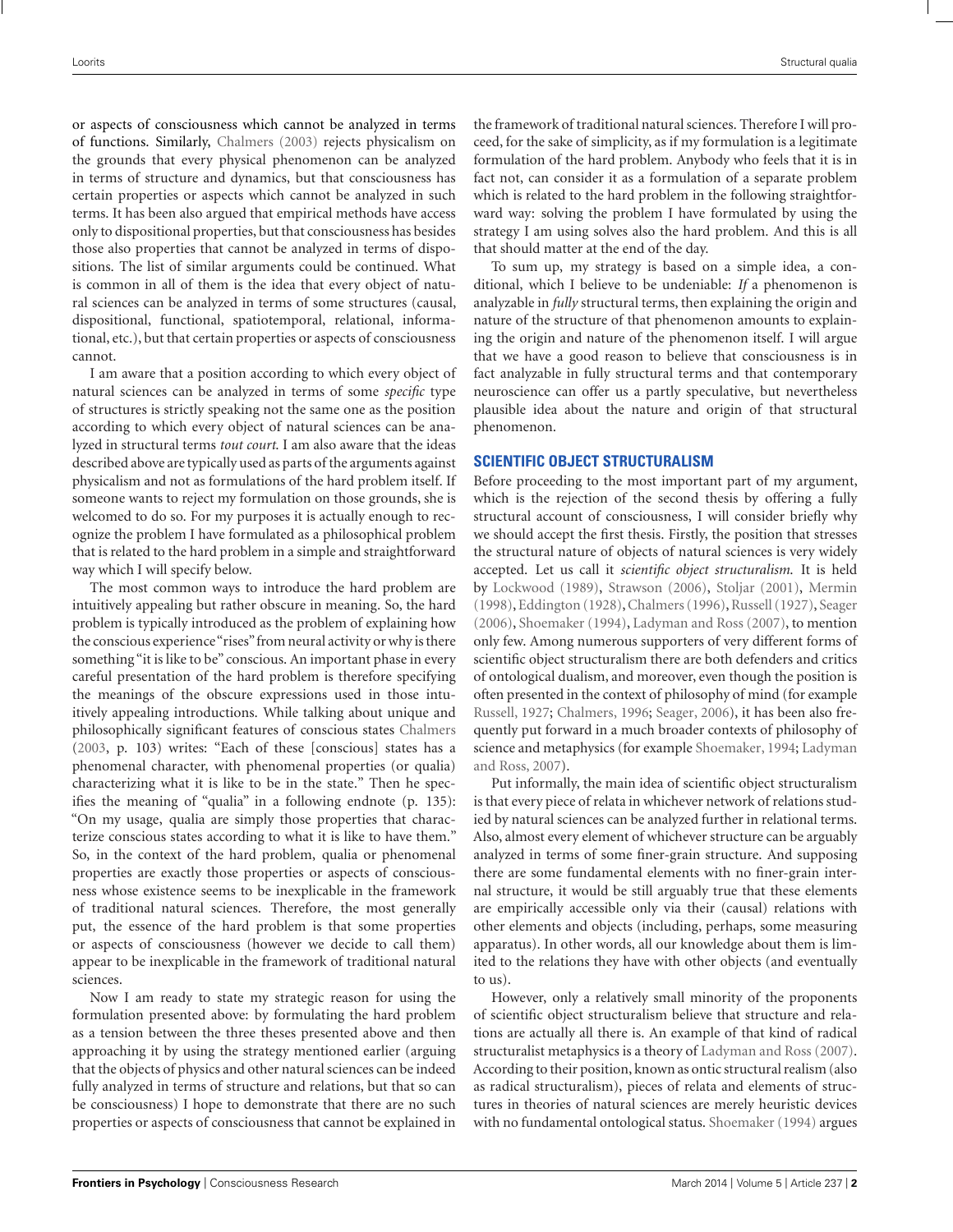in a similar spirit that causal relations and causal structures are the only thing ontologically fundamental. His position is sometimes referred to as causal essentialism.

Many scientific object structuralists defend a less radical position, known as epistemic structural realism, according to which structure and relations are simply all we can empirically access. Some proponents of epistemic structural realism argue that even though we cannot have any empirical evidence for the existence of non-structural fundamental relata, we have to assume their existence in order to make sense of the idea of there being any relations in the first place. In other words, they argue that there could be no relations without some fundamental relata (for example Esfeld, 2004).

Some philosophers defend yet weaker form of scientific object structuralism. According to them it is true that traditional scientific methods have no access to anything but structure and relations, but that the existence of something over and above structure and relations can nevertheless be perceived. Namely, they hold that the existence of our immediate conscious experience is known to us directly and that we can also "see" that our consciousness is something over and above its structure – it is arguably something that *has* a structure, not something that merely *is* a structure. From the group of philosophers mentioned above the proponents of that position are Chalmers (1996), Russell (1927), Seager (2006).

In addition to the fact that the core idea of scientific object structuralism is very widely accepted, it is also hard to see how rejecting it could help us solve the hard problem of consciousness. The only way I could imagine this to happen, is if someone demonstrated that at least some of the perfectly ordinary objects of natural sciences have such irreducibly non-structural properties whose existence can be experimentally verified and is also philosophically unproblematic. Namely, if the existence of such properties was not experimentally verified but simply assumed in result of some philosophical considerations, then those properties would not be proper objects of natural sciences after all. And if their existence was philosophically problematic, it would not solve the hard problem but simply expand it to some other phenomena besides consciousness. And as far as I know, no one has yet demonstrated that any ordinary objects of natural sciences have (or could have) such properties.

On the other hand, the idea that consciousness has some features over and above its structural and relational properties has much less supporters and has in fact been strongly criticized by many (for example by most of the functionalists, behaviorists, and representationalists). However, most of the attempts to analyze consciousness in fully structural terms have ended up eliminating or simply ignoring certain (qualitative) aspects of consciousness whose existence is considered as absolutely obvious by many. In other words, it has been hard to come by with a theory of consciousness that would satisfy both structuralists and qualia realists. Below I will try to sketch a framework which, I believe, should appease both parties.

### **STRUCTURE OF CONSCIOUSNESS AND QUALIA**

Proponents of the non-structural view of consciousness have often suggested that the non-structural elements of consciousness are the so called qualia – supposedly monadic and qualitative features of conscious experience. Qualia are typically considered to be private to the one experiencing them and ineffable by nature. The paradigmatic examples of qualia are simple color experiences or raw feels: the redness of red or the painfulness of pain. So, the typical framework behind the non-structural view about consciousness would look something like this: Substantial building blocks of consciousness, namely the qualia, are connected by numerous complex relations and forming numerous complex structures. An individual consciousness as a whole would be hence some kind of structured bundle of qualia. Arguably, the structure of such bundle could in principle turn out to be identical with a structure of a certain pattern of neural activity, which would be in principle accessible by methods of future neuroscience (even Chalmers, 1995, 2003, believes that the structure of consciousness is identical with some informational structure in our brains), but the qualitative properties of qualia could not.

The question of what does it exactly mean that the structure of consciousness could turn out to be a structure of a neural activity pattern is obviously a tricky one. An impressive attempt to answer it is made by Revonsuo (2006). He believes that the structure of consciousness will be found in the brains once we discover and learn to monitor the *proper level of organization* of the neural activity – in any other level we would find only the *neural correlates* of consciousness (NCC). In other words, in those lower levels we would find some patterns of neural activity that correlate with the content of our consciousness, but we would not understand why those correlations occur and what their nature is. On the proper level of organization, on the other hand, we would find a pattern that simply *has* a structure consciousness. However, Ladyman and Ross (2007, pp. 53–57) criticize strongly the idea of there being different ontological levels in nature because, according to them, there are plenty of natural phenomena which do not fit nicely to the framework of hierarchically organized levels. Nevertheless, they are not denying the obvious fact that structural patterns in nature are often organized in a semi-hierarchical manner. Fortunately, the main ideas of Revonsuo (2006) seem to be easily conveyable from the framework of levels to the more flexible one allowed by Ladyman and Ross (2007), so that the structure of consciousness could be seen as a pattern of certain other patterns of certain yet other patterns etc. of some simple neural events.

Still, according to the view of Chalmers and others who believe that qualia are irreducibly qualitative, even if we could get from mere unexplained correlations between some neural activity pattern and consciousness to the detailed structural identity (or structural isomorphism) between the two, we could still not establish full identity between them because qualia would be essentially non-structural and could not be, therefore, identified with any structures. For example, in case of visual consciousness, one could argue that even if we could one day "see" by scanning someone's brain that she has a visual experience of a red apple on a green plate (and even if we could detect all the structural details of the perceived scene), we would still (arguably) have no idea why the redness of the red and the greenness of the green are experienced by her the way they are and not, for example, other way around (and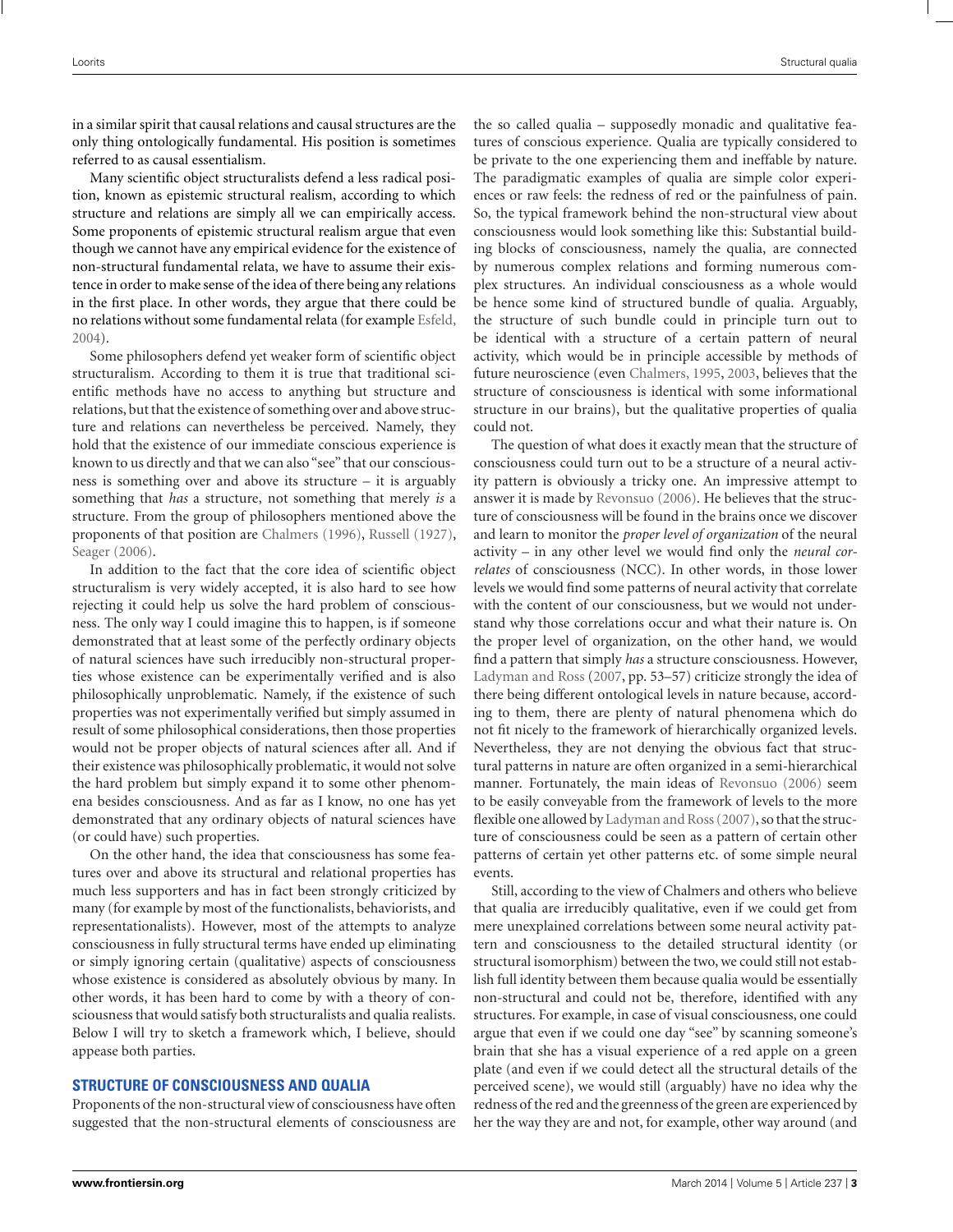moreover, why are they experienced in such a vivid and qualitative fashion at all).

The supposed privacy and ineffability of qualia has made theories about them vulnerable to philosophical arguments based on the largely supported view that the nature of language and meaning is essentially public and intersubjective. It has been often argued in Wittgensteinian or Quinean fashion that the concept of private object is philosophically highly problematic because absolutely private objects could have no role in language or in any of our theories. Generally, the Wittgensteinian attitude toward consciousness tends to lead to an externalist view about the phenomenon: it seems that if all our references about the content of our consciousness are actually made by using the vocabulary of extramental public objects, then the proper theory of consciousness should be a theory about our linguistic-behavioral interactions with the extramental world (see, for example, Lagerspetz, 2002). However, there seems to be a philosophically rather shallow point of view from which it makes perfect sense to claim that a mental content can be private (but not private in the philosophically problematic absolute sense): namely, a neurobiological point of view, from which people can be seen as biological cognitive systems with limited communicative skills.

There seems to be no deep philosophical mystery about an idea of a cognitive system that has certain information about some of its inner states, but lacks the ability to communicate that information to others. An excellent example of that kind of neurobiological description of human beings has been put forward by Crick and Koch (1998), Koch (2004). Besides explaining the (non-absolute) privacy of qualia, Crick and Koch also offer an excellent account of the apparently monadic nature of qualia.

Before proceeding, it should be noticed that even though I build my case here solely on the theory of Crick and Koch (and also "fine-tune" my arguments accordingly), the general strategy I am using is compatible with whichever (neurobiological) fully structural account of qualia. For instance, there are several theories according to which individual qualia are defined by their location in the complex multidimensional qualia space (or simply, by their similarity and dissimilarity relations with other qualia), for example, Churchland (1986), O'Brien and Opie (1999), Edelman (2003), Pestana (2005). Those theories could be, in principle, interpreted so that the structure of an individual quale is the structure of the network of all the similarity and dissimilarity relations the quale has with other qualia. Similarly, according to Balduzzi and Tononi (2009), each individual quale is a certain "shape" in a qualia space – a shape that embodies certain set of informational relationships. So, the structure of such set of relationships could be seen as a structure of the corresponding quale.

The main reason why I have chosen to focus on the theory of Crick and Koch is that I find their approach intuitively particularly appealing, for it allows us to understand the hypothetical structural nature of an individual quale both in neural and in phenomenal terms.

Let us consider someone's conscious experience of the color red. According to Crick and Koch, the structure of such reddish color experience (or the *meaning* of that experience) is a vast network of unconscious associations of all the countless encounters with red objects in that person's personal history and of personal histories of her ancestors, embodied in her genes (Crick and Koch, 1998; Koch, 2004, pp. 242–244). The peculiar phrase "embodied in her genes" means simply that not all the unconscious associations are formed during a person's lifetime as a result of her interaction with the environment, but that some of them are innate: programmed by the evolution, so to speak.

Crick and Koch (1998) also manage to give an account of these associations in terms of neural processes. According to them, there is an *explicit neural representation* for every aspect of our conscious experience. By an explicit neural representation they mean an increased activity of a "smallish group of neurons" (most likely between 100 and 1000) situated close together. Those groups of neurons can be also called *essential nodes* (Koch, 2004, pp. 34– 35). Every time when the activity of one of such essential nodes is above certain threshold, a person is conscious of the corresponding aspect (it could be a color, a shape, a direction of movement, a familiar object, etc.).

In order to avoid various philosophical problems related to the difficult concept of neural representation (see, for example, Hutto and Myin, 2013), those neural events should not be seen as representations *in themselves* in any deeper metaphysical sense. The fact that the increased activity in certain essential nodes systematically co-occurs (in proper conditions) with the typical (verbal) reactions to certain aspect of consciousness (for example, a subject reporting of seeing something red) is the only *prima facie* reason for us to call the activity of these essential nodes explicit neural representations. One of the main reasons for such systematic cooccurrences is, according to the hypothesis, the fact that all the essential nodes responsible for explicit representations are directly connected to the planning modules of the brain (the prefrontal and anterior cingulate cortices, in particular), where their projections can easily affect the behavior of the subject (Koch, 2004, p. 245).

Therefore, according to the hypothesis, the totality of all the explicit neural representations has a detailed and exact correlation with the content of the person's consciousness. Since all the essential nodes responsible for the explicit neural representations are (by the hypothesis) also connected to the planning modules of the brain, it means that the functional structure of the whole network of the explicit neural representations would actually be the functional structure of the corresponding consciousness. In other words, the causal effects of the network described above are supposedly identical to the causal effects of our consciousness (that is why we can report most of the aspects of the content of our consciousness).

However, the question about the nature of qualia remains: why should the increased activity in an essential node have a specific, yet ineffable qualitative feel? According to a somewhat speculative hypothesis of Crick and Koch, the quale associated to an explicit neural representation is the *meaning* of that representation to the rest of the brain. In psychological and phenomenal terms that meaning is, as mentioned before, a vast network of various unconscious associations. In neural terms it is the network of all those neural connections that the essential node in question has with other essential nodes.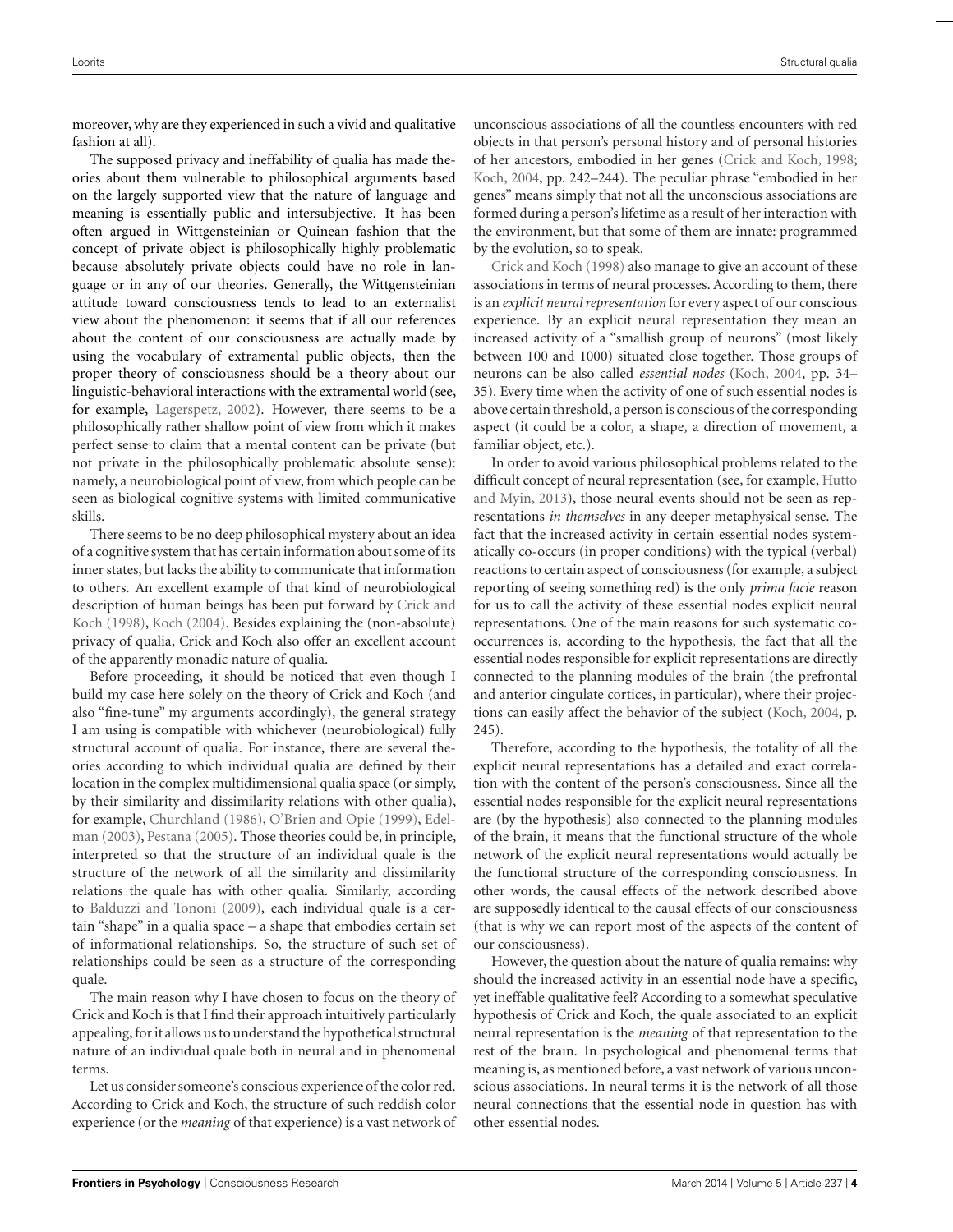When the activity of some essential node rises above required threshold for the corresponding aspect to become a part of consciousness, then the activity of most of the connected essential nodes rises slightly, but stays below the required threshold. However, the slightly increased activity of the vast network of all the connected essential nodes is collectively strong enough to affect person's attitude toward the consciously experienced aspect. Then the person becomes conscious of the corresponding aspect and its rich and specific meaning (the quale), but stays ignorant of the single unconscious associations composing that meaning (the components and structure of the quale).

In order to understand the situation in phenomenal terms it would be perhaps better to think of the so called unconscious associations not as absolutely unconscious, but as vaguely conscious (perhaps as a"tip of a tongue"kind of conscious – conscious without a quale but with an ability to recognize the missing quale instantly, should it pop up, as "the right one"). So, the slightly increased activity of any single essential node that corresponds to some vaguely conscious aspect would be too week to cause any significant activity in the planning modules of the brain, and therefore the subject could not report any conscious experience of the corresponding aspect. However, the slightly increased activity of the vast network of all the connected essential nodes that corresponds to a quale would be collectively strong enough to cause some neural activity in the planning modules, and so the subject could report of experiencing something peculiarly specific, but she would not be able to distinguish or recognize (or report) any single vaguely conscious components of that experience.

Since different networks of unconscious (or vaguely conscious) associations would have different influences on the planning modules, the person could identify different networks of unconscious associations without having conscious access to their structures. That is why these networks would appear to her monadic and their differences qualitative (even though they are in fact highly complex and in principle analyzable in structural terms). Since the person would have no conscious access to the complex structure of her qualia, she could not obviously communicate it to the others. So, in this sense, qualia would be truly private and ineffable to the one experiencing them.

By analogy, we can consider some macro-physical properties of an ordinary physical object made of wood and stone: if we examine such object at a low enough level of detail, we can call the macro-physical properties of woody and stony qualitative properties (here I use the word "qualitative" in a strictly physical sense, as, for example, wood and stone have different qualities from the perspective of a construction engineer or an architect). In order to understand the qualitative difference between woody and stony in terms of the internal structures of those materials, we would have to enter some finer-grained level – for example to the one in which we find the structures of single molecules. In case of consciousness we are simply dealing with a cognitive system that is not capable of examining its own inner structure at the level where the qualitative properties of qualia are analyzable in structural terms.

Since the hypothesis presented above contains an idea according to which people are ignorant of the fundamental (structural)

nature of their qualia, it has some superficial resemblance to the so called *epistemic view* or *ignorance hypothesis*, put forward by Stoljar (2006). To avoid confusion, it should be recognized that the main idea and strategy of Crick and Koch are actually very different from the one of Stoljar. The main idea of Stoljar is, in a nutshell, that we are *scientifically ignorant* about the nature of consciousness and that this is why we fail to see how consciousness could be reducible to anything physical (or non-experiential, as Stoljar puts it). It is clear that the philosophically relevant ignorance in the theory of Crick and Koch is not scientific ignorance, but an ignorance of individual human beings. The ignorance of individual human beings is part of their cognitive architecture and there is no reason why we could not have scientific knowledge about that architecture. For example, when I have a visual perception of a red apple, I have a direct epistemic access to many structural features of my visual experience: the size and shape of the perceived apple, for instance. I do not have similar direct epistemic access to the structure of the perceived redness of my visual experience, but this does not mean that I could not be a member of a scientific community that has scientific knowledge about that structure.

Another philosophical view that has deeper and more substantial resemblance to the theory of Crick and Koch is the so called *introspective inaccuracy hypotheses*, put forward by Pereboom (2011). According to Pereboom (2011, p. 14) it is a serious open possibility that the introspective mode of presentation misrepresents the qualitative nature of qualia (or phenomenal properties). Pereboom (2011, pp. 16–17) also suggests that the nature of that misrepresentation could be such that the qualia (or phenomenal properties) are actually compositional and complex, but appear in introspection as primitive and monadic. If Crick and Koch are right, then qualia are indeed compositional and complex, even though they appear to us as primitive and monadic. Therefore, if Crick and Koch are right, then the introspective inaccuracy is in fact much more than just a serious open possibility: it is an actual matter of fact. Therefore it is interesting that Pereboom does not mention the work of Crick and Koch or any other neurobiological structural account of qualia. I am not going to speculate why he does not, but I think it is important to notice that even though the views of Pereboom and Crick and Koch are, as far as I can tell, fully compatible, the theory of Crick and Koch is much more experimental and naturalistic in spirit and much less philosophical. On the other hand, since Pereboom offers a detailed analysis of how the introspective inaccuracy hypotheses would answer the most important and famous philosophical arguments related to the hard problem (the so called conceivability argument and knowledge argument), his treatment might be considered to add a significant philosophical credibility to the hypothesis of Crick and Koch.

One seemingly substantial difference between the views of Pereboom and Crick and Koch is that Pereboom (2011, p. 14) suggests that phenomenal properties might not actually have any qualitative nature, while Crick and Koch are explicitly realists about qualia and their qualitative nature while denying simply that qualia are *fundamentally* qualitative. I suspect that the above difference is not in fact substantial at all, but merely terminological: Crick and Koch are realists about the qualitative nature of qualia in the sense that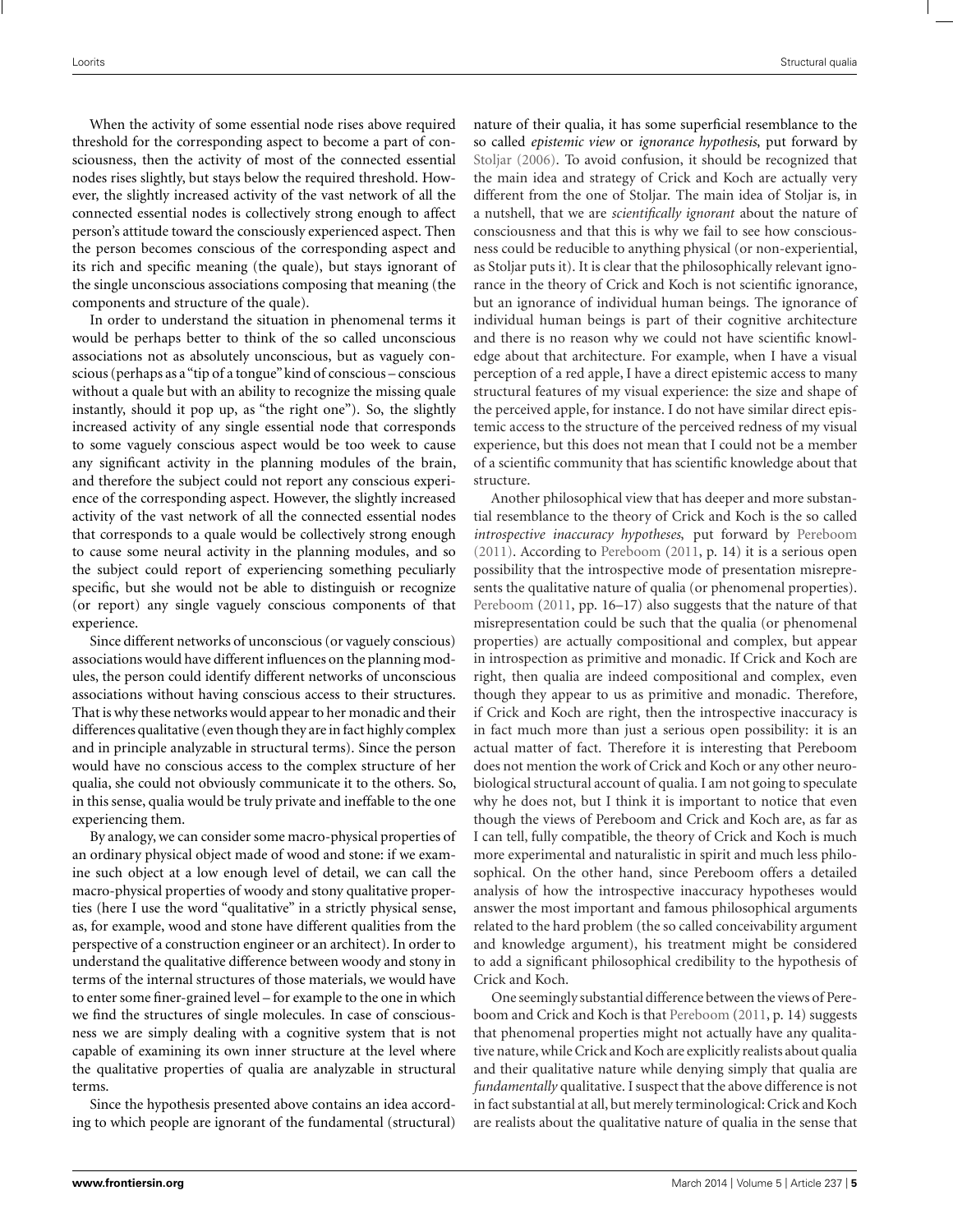one can be realist about macro-physical qualitative properties of ordinary physical objects, for example the woodiness of wood or the (physical) redness of a red tomato, while recognizing that such macro-physical qualitative properties are not in fact fundamental, but analyzable in fully structural terms in some finer-grained level. Pereboom, on the other hand, questions the qualitative nature of phenomenal properties in the sense that one can question the existence of qualitative macro-physical properties of ordinary physical objects on the grounds that these properties are actually not fundamentally qualitative, but analyzable in structural terms in some finer-grained level. So it seems that the two views are actually in a substantial agreement, but I prefer qualia-realistic terminology of Crick and Koch for rhetorical reasons: we are so impressed by the undeniable and vivid presence of the qualia because qualia do exist and we have an immediate and direct cognitive access to them, although we do not have an immediate and direct cognitive access to their internal structures.

To sum up, according to the framework introduced by Crick and Koch, qualia are highly complex and perfectly public structural-relational properties of some cognitive systems, even though those systems themselves perceive them as monadic and private. The blueness of blue and the redness of red are qualitatively different because the structures of the networks of their composing unconscious associations are different. Similarly, the quality of a red quale feels exactly the way it does because the structure of the network of its composing unconscious associations is exactly such as it is.

Of course, a skeptic would not be convinced: so far I have simply asked the reader to believe that the specific quality of a quale is a result of its internal structure, but unless there is a way it could be somehow phenomenally verified, we have no compelling reason to believe so. Therefore I will consider next a situation that could be, in my opinion, interpreted as having a direct glimpse at the internal structure of an apparently monadic quale.

Daniel Dennett offers an example of a situation where an apparently monadic quale is analyzed phenomenally into several components: the quale of a low guitar sound seems to be monadic at first, but will be perceived as an ensemble of many sounds after we have isolated and listened the individual overtones that compose the original sound (Dennett, 1991, pp. 49–50). Dennett, who is famously known for denying the existence of qualia, uses the above example to demonstrate how confused we are about the nature of our sensory perceptions. However, the framework of Crick and Koch allows us interpreting Dennett's example as a situation in which a small part of the unconscious structure (the overtone structure) of an auditory quale becomes conscious. What is interesting is that once a person has learned to recognize the individual overtones of the sound, she also, in a sense, understands why the ensemble of these overtones sounds the way it does. In other words, most of the people would be, in the situation described above, intuitively willing to admit that the overtone structure more or less determines the guitarish quality of the composed sound: they would still hear the original sound, but not as a monadic and ineffable quale but as the ensemble of its overtones. Also, almost everyone would agree that the composed sound is somehow phenomenally richer than any of its individual overtones and that this richness can be perceived as well before as after one learns to hear the overtones in the composed sound. It is as if we could somehow perceive that there is a lot of information in some apparently monadic quale, but could not tell what kind of information that is. Once we become aware of the overtone structure, we get access to some (a tiny part) of that information.

However, it should be noticed that above exercise would not allow us to leave the space of qualitative experience, for all the experienced individual overtones would have qualia of their own. Nevertheless, the exercise would allow us to see (assuming it has been fully successful) that the auditory quale, which we used to believe to be as monadic and ineffable as phenomenal redness, has actually an internal structure that more or less determines its specific phenomenal character.

Of course, it could be wondered if the mere feeling (or an intuition) that the perceived guitarishness is compositional allows us to conclude that it is *actually* compositional. Fortunately, in this particular case the mere feeling (or an intuition) seems to be all the evidence we need. Namely, the only reason for us to believe that the phenomenal guitarishness was monadic and not compositional, was that we felt it was monadic and not compositional. And once that feeling is removed by the exercise described above, the corresponding belief should be abandoned as well.

The above example is important, for it helps us understand intuitively why our qualia have so peculiarly specific natures. In other words, it helps us understand why different qualia are not simply characterized by apparently ineffable "somethingness," but have each a very specific apparently ineffable"suchness." For example, should we train our ear to distinguish between the overtone structures of the sounds of guitar and trumpet, we would, supposedly, understand intuitively (or "perceive directly") what are the structural natures of the qualities like "guitarish" and "trumpetish" and why each of them has its specific qualitative "suchness."

From here we could continue with wilder speculations and imagine a technique or a device that could help us become conscious of some associations that are essential components of our color qualia. Perhaps such device could locate the essential nodes that correspond to the most important unconscious associations of some quale (the ones with the strongest influence on the planning modules). After that the device could stimulate those nodes and turn the corresponding unconscious associations conscious. Then, supposedly, we would understand intuitively why the redness of the red quale and the greenness of the green quale appear to us the way they do and not the other way around. It is important to notice that if the theory of Crick and Koch is approximately true, then the above speculation is not merely a thought experiment but an empirical prediction – an actual experiment for the future scientists to design. The similar examples can be put forward about smells, tastes or moods. For example, it is traditionally held that certain unconscious memories of some traumatic events can *cause* depression or anxiety, but perhaps the better way to think of the situation would be, in the light of the theory of Crick and Koch, that those unconscious memories are *parts* or *components* of the depression or the anxiety.

One could still argue that the problem remains, for the consciously experienced components of guitarishness and blueness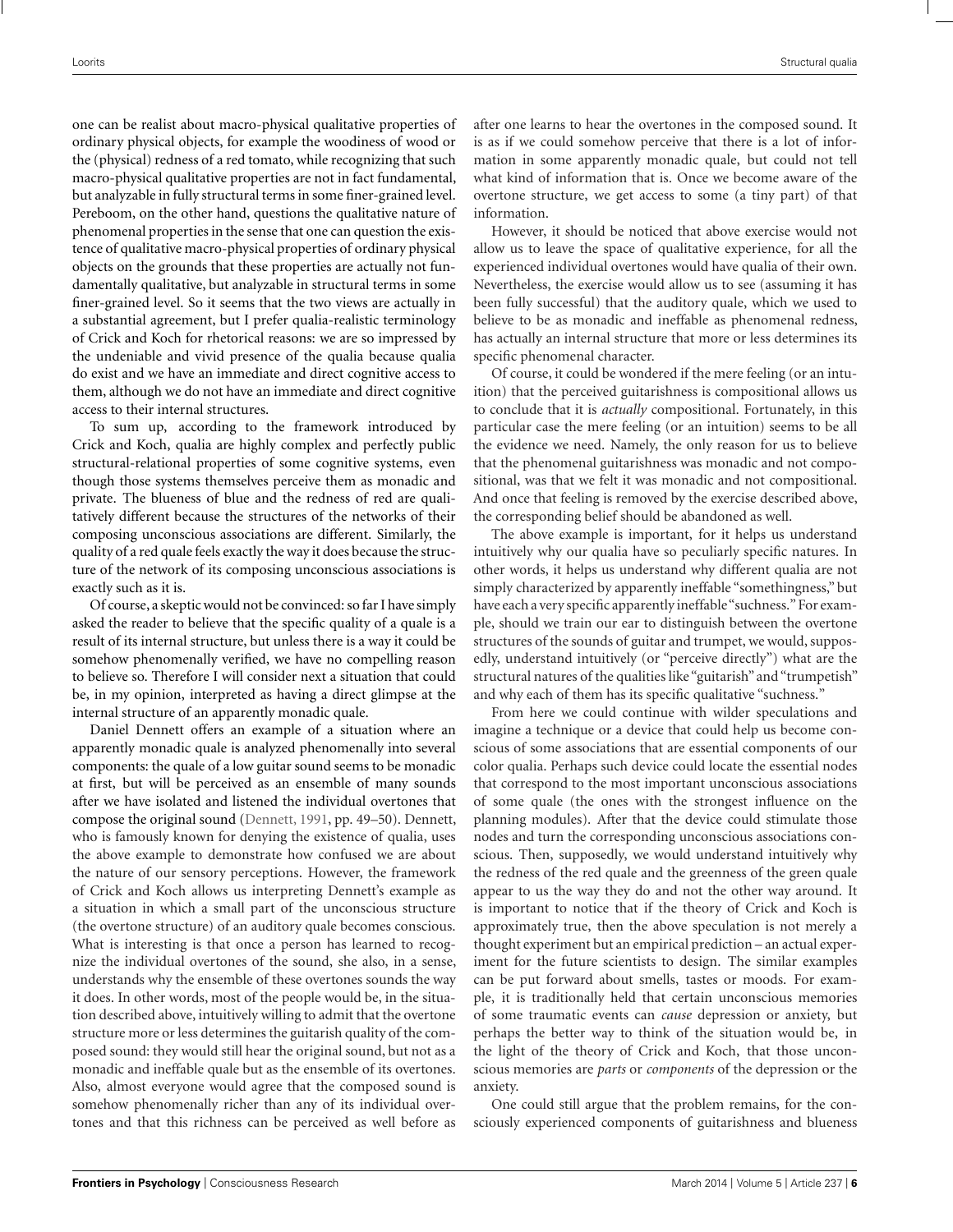would have qualitative properties of their own. But according to the hypothesis, (most of) those components would be initially unconscious and "qualialess" – they would acquire qualia only at the moment they become conscious (when the activity of the corresponding essential nodes reaches the threshold and activates their own networks of unconscious associations). And then, as predicted by the hypothesis and suggested by Dennett's example, a subject would recognize them as components of the original quale and also realize that she was not conscious of them before. Nevertheless, because of the enormous structural complexity of qualia, the subject would never become directly conscious of the full structure of her quale.

So, the way I see it, the present evidence for the hypothesis according to which qialia are fully structural comes mainly from neurobiology. But in the future the hypothesis could be significantly strengthened by the evidence from phenomenal experience. Namely, the hypothesis predicts that whichever apparently monadic and non-structural quale we choose to pick, with the help of our future device, it would reveal its structural (even though not fully structural) nature. And that makes the hypothesis empirically falsifiable: should we find a quale that could not be phenomenally decomposed by our hypothetical future device, we would have a concrete evidence against the compositional theory of qualia presented here.

It is true that the theory of Crick and Koch is partly speculative and could be wrong in many of its details. However, their theory gives us a positive and rather specific idea of how the existence and nature of qualia could be explained in structural terms, and hence it offers us a good and scientifically inspired reason to believe that the apparently monadic and non-structural character of qualia is in fact not fundamentally qualitative and monadic. My main goal is not to use the hypothesis of Crick and Koch for developing another philosophical argument for the possibility of structural analysis of qualia, but to present their neurobiological theory as an actual hypothetical structural description of qualia: a description which is very coarse and by large part speculative, but which would solve the hard problem because it could be understood both in neural and in phenomenal terms. In other words, my aim is to present the theory of Crick and Koch as a coarse and hypothetical but fully structural description of a natural phenomenon that would be recognized at the same time as a description of phenomenal consciousness and a description of certain neural activity. The description of phenomenal consciousness is recognized, when the structure is described in terms of unconscious associations and illustrated with examples like the one borrowed form Dennett. The description of neural activity, on the other hand, is recognized, when the *very same structure* is described in terms of explicit representations and essential nodes. In other words, according to the hypothesis, the relational structure of the whole network of the active essential nodes (both the ones corresponding to aspects of consciousness and the ones corresponding to unconscious associations) is identical to the relational structure of consciousness (including qualia).

This is where I would like to rest my case. A fully structural account (in the sense that it does not contain any irreducibly non-structural elements) of consciousness and qualia together with a speculative, but plausible theory of how such structure is actually (identical to) the structure of a certain neural activity pattern is, in my understanding, nothing less than a solution to the hard problem. It answers the question of how phenomenal consciousness could possible "rise" from neural activity: if the hypothesis is correct, then the phenomenal consciousness simply *is* a certain complex pattern of neural activity: a pattern of patterns of patterns etc. of some simple neural events. It also answers the question of why is there something "it is like to be" conscious: if "qualia are simply those properties that characterize conscious states according to what it is like to have them," as Chalmers(2003, p. 135) puts it, then neuroscientifically intelligible structural account of qualia is also neuroscientifically intelligible structural account of why there is something it is like to be conscious. In other words, the question of why is there *something it is like to be* conscious is, according to Chalmers, the question of why qualia exist. And the main reason why we are scientifically more puzzled by the existence of qualia than, for example, by the existence of hydrogen atoms, chairs or neural processes, is that in the case of the latter we could easily understand how they are analyzable in fully structural terms (even though we might not have such an analysis ready at hand), but in the case of qualia we cannot. But once we succeed in analyzing qualia in fully structural terms and identifying those structures with certain neural activity patterns, the question of why qualia exist can be seen as a question of why those neural activity patterns exist. And that question could be, hopefully, eventually answered by the combined efforts of neurobiology, evolutionary neuroscience, cognitive science and possibly some other empirical disciplines.

And last but not least, the above structural account of consciousness is psychologically convincing and intuitively illuminating: it is much easier to accept (for me, for Crick and Koch and, hopefully, for many others) that the constitutive components of qualia are unconscious associations, than, say, some fundamental "protophenomenal" elements of whose nature we are completely ignorant. Of course, it should be recognized that the view I have proposed here is far from forced upon us by the evidence. Namely, since we could, according to the hypothesis, actually never experience directly the full structure of any of our qualia, we could also never establish the identify between qualia and certain neural activity patterns with the same certainty we can establish identity between the macro-physical quality of woodiness and some microphysical properties of wood. Nevertheless, we could understand how qualia *could* be identical with certain neural activity patterns and how we could gather (both neurobiological and phenomenal) evidence to support the idea of such identity.

## **SOME PHILOSOPHICAL CONSIDERATIONS**

Finally, I would like to consider how the framework I have suggested relates to some of the well-known arguments and thought experiments used to illustrate the problematic hardness of the hard problem. As mentioned earlier, the approach of Crick and Koch is very naturalistic and rather unphilosophical. As Koch (2004, p. 316) himself puts it: "You can't reason your way to an explanation of consciousness. Brains are too complicated, and are conditioned on too many random events and accidents of evolutionary history,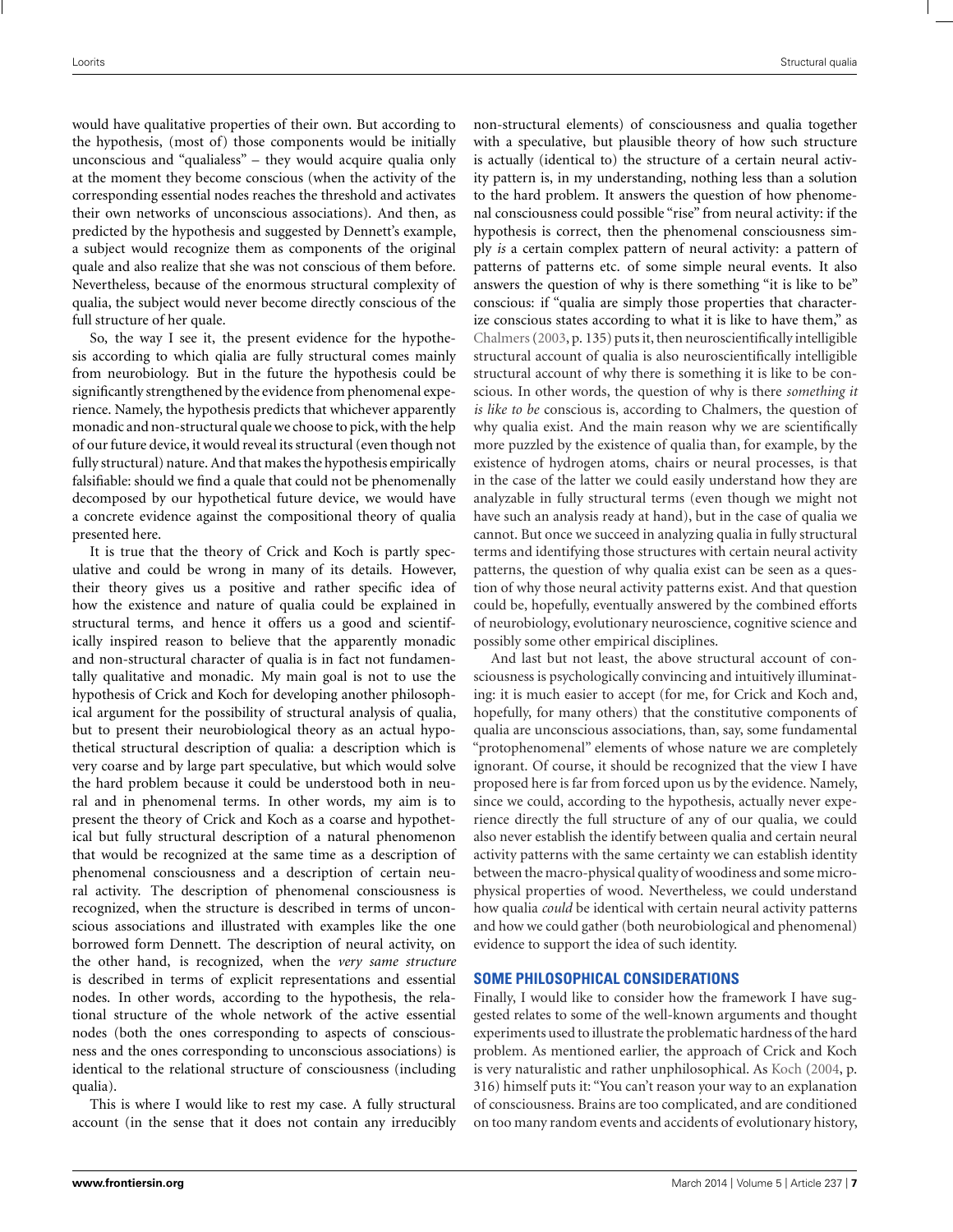for such armchair methods to successfully illuminate the truth." Such empirical spirit should be seen as a particular strength of their approach: it seems to be much more preferable to come by with an actual (even though hypothetical) scientific account of consciousness and qualia than to simply demonstrate philosophically that such scientific account could be developed. Should such scientific account be successful, then the philosophical arguments against (as well as for) its possibility would lose most of their appeal. Therefore I do not attempt to put forward any fully developed arguments for the philosophical plausibility of the hypothesis of Crick and Koch in this section, but merely to consider the possible nature of the impact of their theory, should it be approximately true, to the philosophical debate about the issue. Anyhow, since the theory of Crick and Koch is, as far as I can tell, philosophically fully compatible with the introspective inaccuracy hypotheses, put forward by Pereboom (2011), one can look for more detailed and technical approach to the philosophical problems considered below from his book.

It has been often argued that it is *ideally positively conceivable* that a creature physically identical to some conscious human being (for example to you or to me) could nevertheless lack qualia, in other words, that it could be some sort of unconscious zombie. Similarly, it has been claimed that it is ideally positively conceivable that someone physically and functionally identical to you or to me could have his or her qualia inverted: for example, in situations where I would experience the red quale, he or she would experience the green quale and vice versa. Arguably, there would be no way of telling if someone's qualia are inverted, for there would be no physical or functional signs of it. (It has been argued that from the above described conceivability would follow many important metaphysical facts, including the non-physical nature of consciousness. Since I am denying the ideal positive conceivability of zombies and inverted qualia, I will not examine any of such arguments here.)

It seems rather obvious that if qualia can be analyzed fully in structural terms (as networks of unconscious associations) and if the structures of qualia are implemented by some patterns of neural activity, then any creature that is physically identical to a conscious human being would also have the exact same qualia as she does. Namely, it would be logically inconsistent to hold that some *fully* structural phenomenon could be somehow different or even absent in an occasion where its structure is present. Therefore, a zombie would be no more conceivable than a physical object that has the exact molecular structure of wood, but lacks nevertheless the physical quality of woodiness. Likewise, the inverted qualia would be no more conceivable than a sound that has the overtone structure of a guitar sound, but sounds nevertheless trumpetish. Shortly, zombies and inverted qualia would not be ideally positively conceivable.

It has been also argued that there is an unbridgeable epistemic gap between neural activity and qualia. From the existence of such gap it has been inferred, among other things, that consciousness cannot be fully analyzed in neural terms. It is often claimed, by referring to the famous article of Nagel (1974), that any amount of objective knowledge about, say, a bat's brain can never contain the knowledge of *what is it like to be* a bat (in other words, what is the exact qualitative character of a bat's consciousness). Nagel (1974, p. 440) himself also claims that "[t]he subjective character of the experience of a person deaf and blind from birth is not accessible to me, for example, nor presumably is mine to him." Similarly, Jackson (1986) argues (and many agree) that a person who spends all her life in a black-and-white environment, even if she is a skilled and well educated neuroscientist, could never know what is it like to see red.

According to the framework I have suggested, based on the neurobiological theory of Crick and Koch, the subjective and qualitative characters of the consciousnesses of bats, blind persons, persons raised in black-and-white environments etc. can be all described in structural terms, even though the above creatures themselves would fail to do so, as individuals, in respect to their own consciousnesses. Therefore, in a sense, there truly is an epistemic gap, but it should not be thought of as a necessary gap in our scientific knowledge, for it is always a gap in some particular cognitive system's individual knowledge. In some cases we can imagine how such gap could be bridged with the help of some hypothetical futuristic technology. For example, if we could alter in a proper way the neural structure of a blind person or a person who is raised in a black-and-white environment, we could in principle convey them the knowledge of what is it like so see or what is it like to see red. However, the case of us not knowing what is it like to be a bat seems to be difficult because the cognitive structures of bats and people are simply too different. Even if we could turn a person's neural structure into a neural structure of a bat, we would have simply turned a human consciousness that does not know what is it like to be a bat into a bat's consciousness that "knows" what is it like to be a bat. It seems that an idea of a human consciousness that has a structure of a bat's consciousness is simply inconsistent because the identity of human consciousness depends of its having a structure of human consciousness (at least if we accept the fully structural account of consciousness defended in this paper).

It has been also argued that there is a fundamental and irreducible difference between objective and subjective knowledge about consciousness. I hope that the above presented ideas help also clarify the nature of that difference. Objective knowledge about some individual consciousness can be presented in structural terms and it is in fact a knowledge *about* a certain structure. In order to have such knowledge, one has to have access to all the relevant elements of that structure (in other words, one has to be related to that structure in a proper way). We may hope that one day the entire structure of consciousness will be discovered in some patterns of neural activity and that the community of neuroscientists will then have a chance to study it. A significant work toward that goal is already made. There are several theories besides the one of Crick and Koch, for example Varela (1999), Baars (1988), Dehaene et al. (1998), Lamme (2010), O'Brien and Opie (1999) and many others, that help us tracking and recognizing different structural features of consciousness in some neural activity patterns.

In order to have a subjective knowledge about some individual consciousness, on the other hand, one would have to *be* a cognitive system that *has* certain substructure of that individual consciousness. Subjective knowledge about certain consciousness is hence